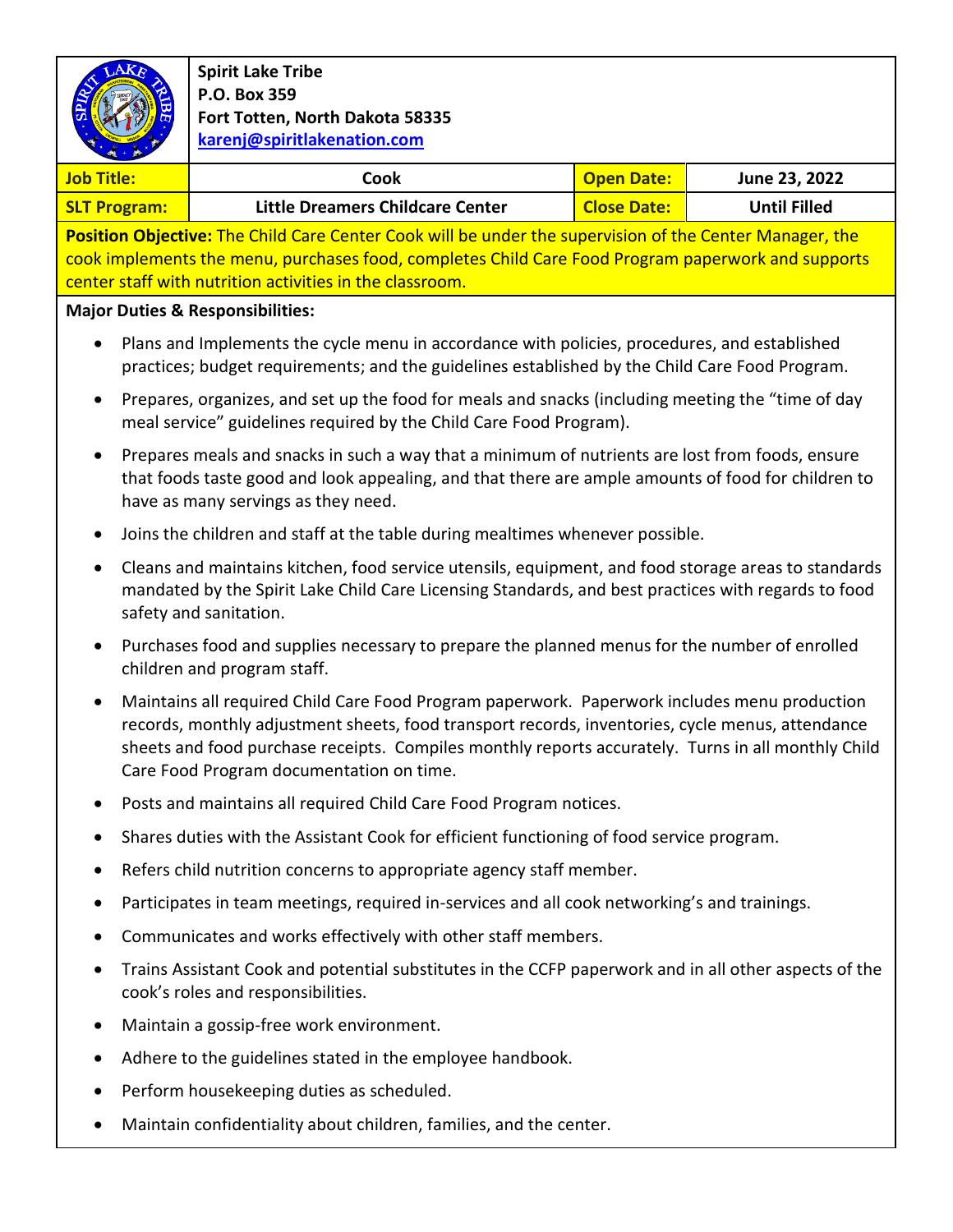- Report to the supervisor any significant on unusual occurrences.
- Other duties as assigned by 477 Administrator.

**Qualification for Employment: the knowledge, skills, and abilities listed below are required to allow the employee to perform the duties listed above.**

## **Knowledge, Skills and Ability Requirements:**

- Basic cooking skills plus experience in food service and volume meal preparation.
- Must be able to read and follow a recipe and a cycle menu.
- Must be able to relate well to parents, children, and other staff members.
- Must communicate effectively.
- Must possess organizational skills, time management skills, and ability to prioritize.
- Must possess the ability to keep accurate reports and records.
- Must possess the math ability to increase or decrease recipe quantities, including the ability to use decimals and fractions.

## **Qualifications:**

- It is preferred that the Cook have course work and training in foods, nutrition and/or dietetics. It is also preferred that the Cook possess a current Food Handlers Certificate at the time of hiring. A commitment to secure continuing education related to employment with the Center is required.
- Must possess knowledge of the principles and practices of child nutrition. Demonstrated skills in preparing foods in a nutritious good tasting and appealing manner. Experience in child food service preparation and management desirable.
- Submit a current physical exam including Mantoux (TB) Test.
- Must pass Criminal Background check at the Federal, State and Tribal Level.
- Candidate must attend Orientation/Training on designated date.

| <b>Job Role:</b>                   | Cook                                      | <b>Company Industry:</b>                               | Spirit Lake Tribe                                              |  |
|------------------------------------|-------------------------------------------|--------------------------------------------------------|----------------------------------------------------------------|--|
| <b>Employment Status:</b>          | Full-time                                 | <b>Supervision</b>                                     | Little Dreamers Financial Office<br>Manager                    |  |
| <b>Monthly Salary Range:</b>       | <b>DOQ</b>                                | <b>Manages Others:</b>                                 | No                                                             |  |
| <b>Number of Vacancies:</b>        | 1                                         | <b>Classification:</b><br><b>Exempt/Non-</b><br>exempt |                                                                |  |
| <b>Please Send Application to:</b> |                                           |                                                        |                                                                |  |
| Name:                              | Spirit Lake Human<br><b>Resource Dept</b> | Email:                                                 | katerid@spiritlakenation.com or<br>normar@spiritlakenation.com |  |
| <b>Address:</b>                    | P.O. Box 97                               | <b>State</b>                                           | North Dakota                                                   |  |
| City:                              | <b>Fort Totten</b>                        | <b>Zip/Postal Code:</b>                                | 58335                                                          |  |
| <b>Phone:</b>                      | 701-381-0204 or<br>701-381-0361           | Fax:                                                   | 701-766-1272                                                   |  |